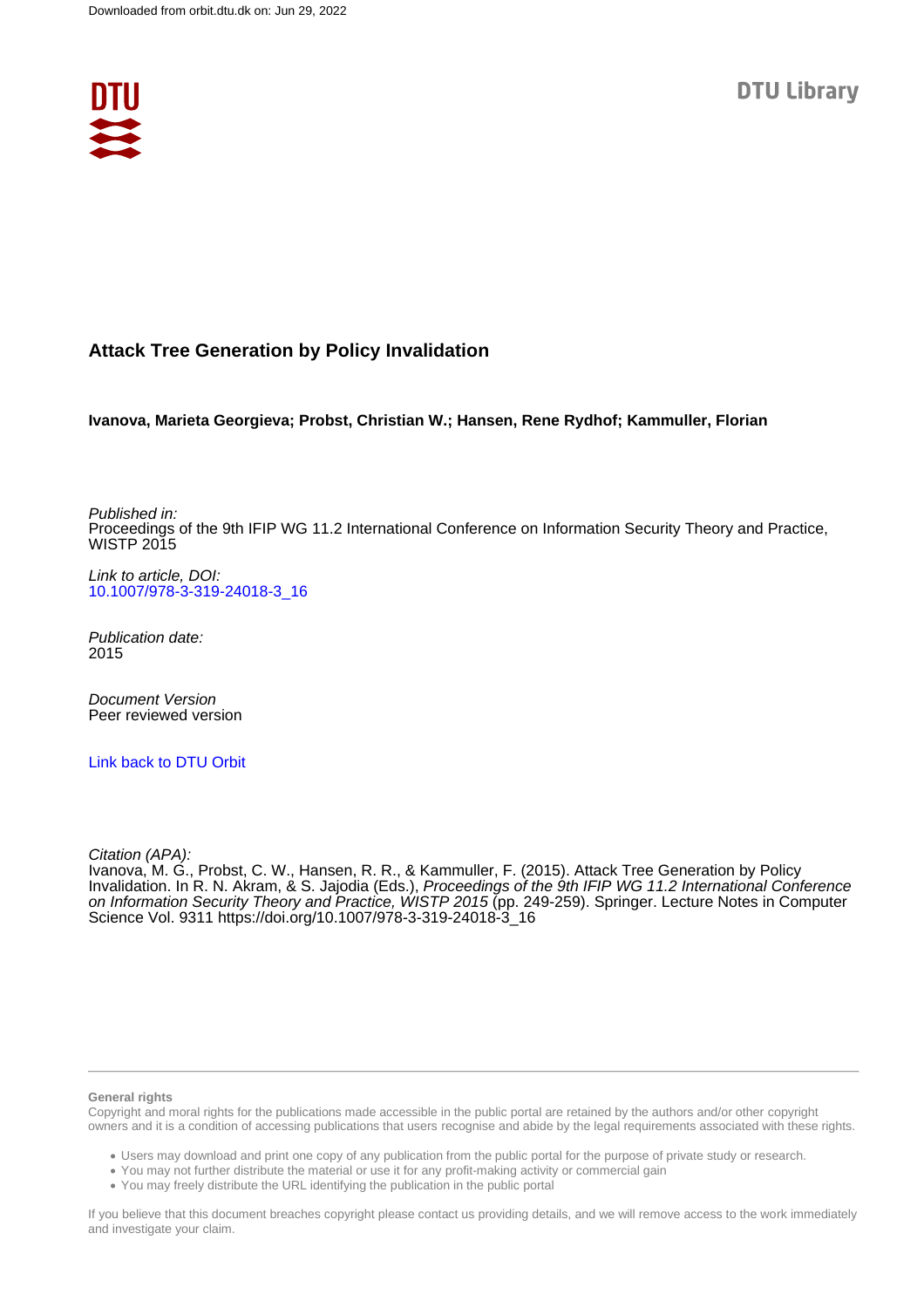# Attack Tree Generation by Policy Invalidation

Marieta Georgieva Ivanova<sup>1</sup>, Christian W. Probst<sup>1</sup>, René Rydhof Hansen<sup>2</sup>, and Florian Kammüller<sup>3</sup>

> <sup>1</sup> Technical University of Denmark {mgiv, cwpr}@dtu.dk <sup>2</sup> Aalborg University, Denmark rrh@cs.aau.dk <sup>3</sup> Middlesex University, UK f.kammueller@mdx.ac.uk

Abstract. Attacks on systems and organisations increasingly exploit human actors, for example through social engineering, complicating their formal treatment and automatic identification. Formalisation of human behaviour is difficult at best, and attacks on socio-technical systems are still mostly identified through brainstorming of experts. In this work we formalize attack tree generation including human factors; based on recent advances in system models we develop a technique to identify possible attacks analytically, including technical and human factors. Our systematic attack generation is based on invalidating policies in the system model by identifying possible sequences of actions that lead to an attack. The generated attacks are precise enough to illustrate the threat, and they are general enough to hide the details of individual steps.

## 1 Introduction

Many attacks against organisations and how to prevent them are well understood. Traditional and well-established risk assessment methods often identify these potential threats, but due to a technical focus, often abstract away the internal structure of an organisation and ignore human factors. However, an increasing number of attacks do involve attack steps such as social engineering.

Attack trees [1] are a loosely defined, yet (or therefore) widely used approach for documenting possible attacks in risk assessment; they can describe attack goals and different ways of achieving these goals by means of the individual steps in an attack. The goal of the defender is then to inhibit one or more of the attack steps, thereby prohibiting the overall attack, or at least making it more difficult or expensive. While attack trees for purely technical attacks may be constructed by automated means [2], this is currently not possible for attacks exploiting the human factors. Actually, only few, if any, approaches to systematic risk assessment take such "human factor"-based attacks into consideration.

Our work closes this gap by developing models and analytic processes that support risk assessment in complex organisations *including* human factors and physical infrastructure. Our approach simplifies the identification of possible attacks and provides qualified assessment and ranking of attacks based on the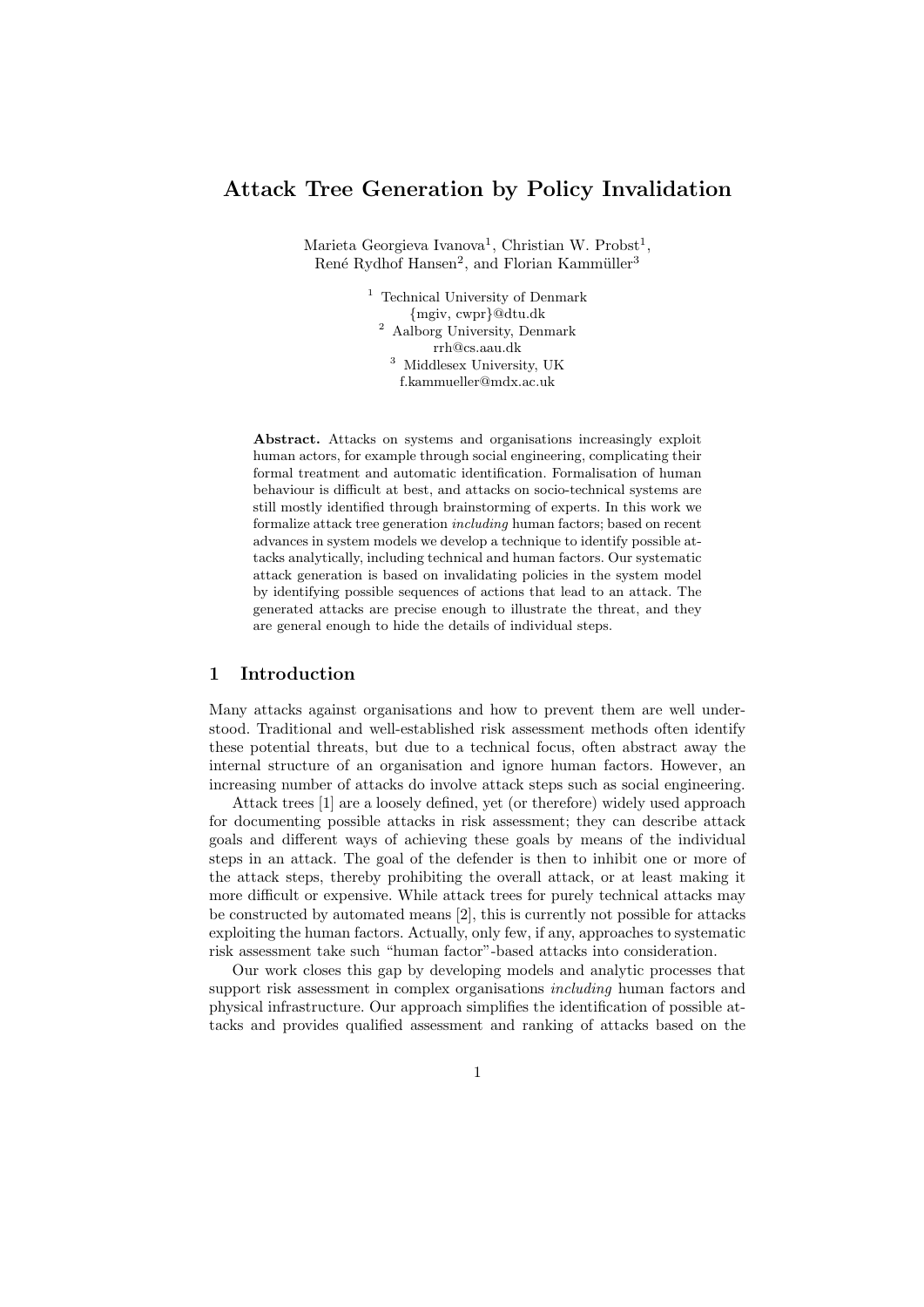expected impact. Based on earlier work [3, 4] we describe a systematic approach for the generation of attack trees for attacks that may include elements of human behaviour. These attack trees can be used as input to a traditional risk assessment process and thereby extend and support the brainstorming results. System models such as ExASyM [5] and Portunes [6] have been used to model and analyse organisations for possible attacks [7]. The models contain both physical infrastructure and information on actors, access rights, and policies; consequently, analysis of such models can include social engineering in the identified attacks. The generated attack trees are complete with respect to the model, that is, our method identifies all attacks that are possible in the model. This is achieved by basing the attack tree generation on invalidation of policies; policies in our model describe both access control to locations and data, as well as system-wide policies such as admissible actions and actor behaviour.

The rest of this paper is structured as follows. After introducing our sociotechnical system model and a running example in the next section, we discuss policies in Section 3. These policies are at the core of the attack generation, which is described in Section 4. After evaluating our approach and discussing related work in Section 5 and Section 6, we conclude the paper with an outlook on future developments.

## 2 Modelling Socio-technical Systems

Our model represents the infrastructure of organisations as nodes in a directed graph [5], representing rooms, access control points, and similar locations. A location may belong to several domains, e.g., it can be part of the building and the network. Actors are represented by nodes and are associated with behaviour. Assets model any data relevant in the modelled organisation, and can be annotated with a value and a metric,  $e, q$ , the likelihood of being lost. Nodes also represent assets that can be attached to locations or actors; assets attached to actors move around with that actor. Actors perform actions on locations, including physical locations or actors. Actions are restricted by policies that represent both access control and the behaviour as expected by an organisation from its employees. Policies consist of required credentials and enabled actions, representing what an actor needs to provide in order to enable the actions in a policy, and what actions are enabled if an actor provides the required credentials, respectively.

In contrast to Klaim [8], we attach processes to special nodes that move around with the process. This makes the modelling of actors and items carried by actors more intuitive and natural. The metrics mentioned above can represent any quantitative knowledge about components, for example, likelihood, time, price, impact, or probability distributions. The latter could describe behaviour of actors or timing distributions.

### 2.1 Running Example

We use a running example based on actor Alice, who receives some kind of service, e.g., care-taking, provided by actor Charlie. Charlie's employer has a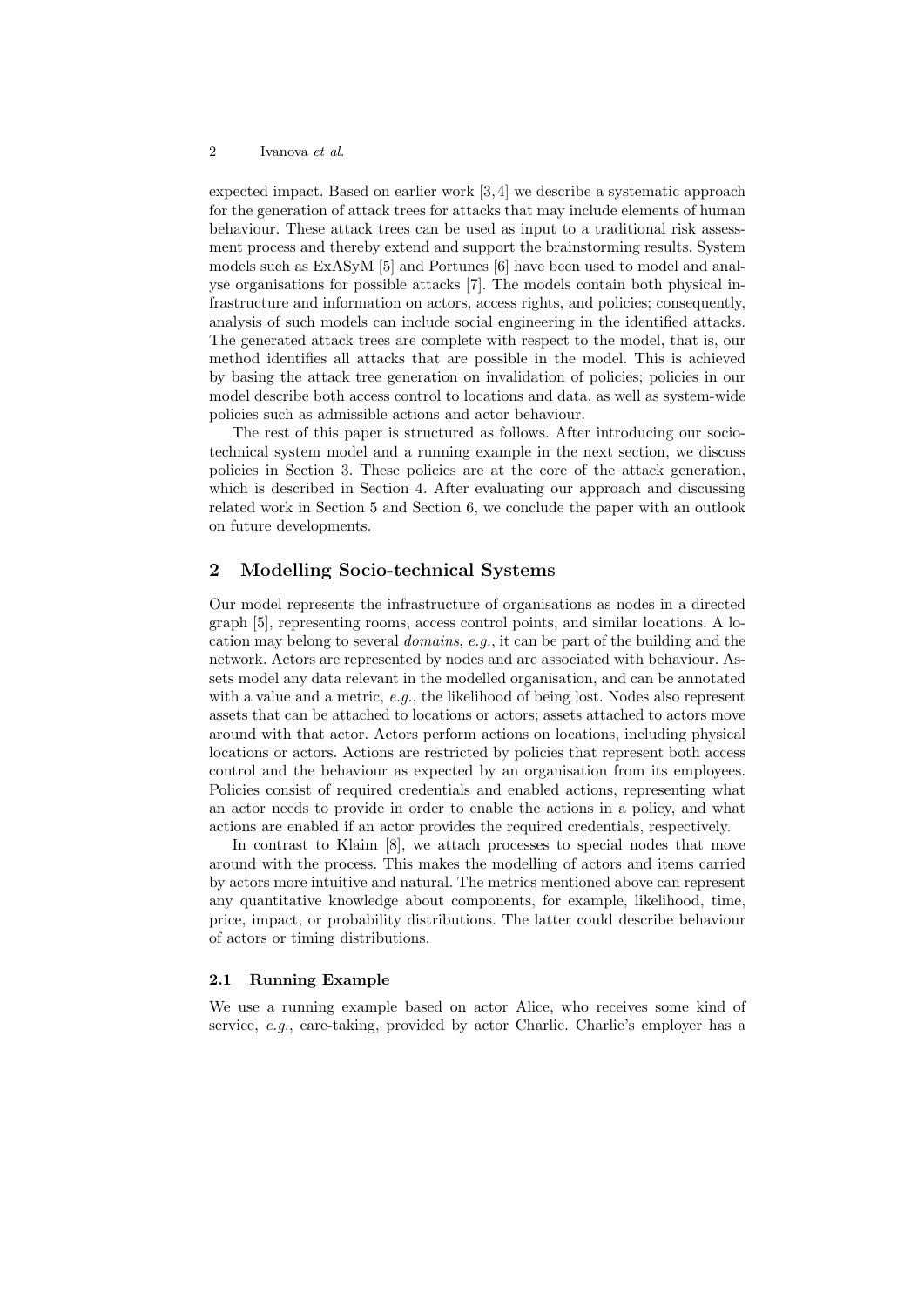

Fig. 1. Graphical representation of the running example. The small rectangles represent locations, the big rectangles represent actors and contain the assets known or owned by the actor, the round nodes represent assets, and the small squares represent process nodes. Solid lines represent the physical connections between locations, while dashed lines indicate containment of information and assets. The dashed rectangles in the upper right part of some nodes represent the policies assigned to these nodes.

company policy that forbids him to accept money from Alice. Figure 1 shows the example scenario, consisting of Alice's home, a bank with a bank computer, and an ATM. Alice has a card with a pin code to obtain money, and a password to initiate online transfers from her workstation. The policies in the model require, e.g., a card and a matching pin to obtain money from the ATM.

Actor nodes can also represent processes running on the corresponding locations. The processes at the workstation and the bank computer represent the required functionality for transferring money; they initiate transfers from Alice's home  $(P_{WS})$ , and check credentials for transfers  $(P_C)$ .

# 3 Policy Language

Our model supports local policies for annotating elements with access control polices, and global policies for annotating the model with organisational policies. Local policies consist of a set of required credentials and a set of actions that are enabled by the required credentials:  $LocalPolitics \subseteq RegCred \times Actions$  with  $\textit{Actions} \subseteq \{\textbf{in}, \textbf{out}, \textbf{move}, \textbf{eval}\}.$  The actions come from the set of actions supported by the modelling formalism acKlaim [5]. To ease presentation, we treat credentials as terms from the term algebra over a suitable signature, yielding a flexible and expressive, yet simple, formalisation. The signature is chosen based on a concrete system model, and contains enough structure to represent the model's important features. In our running example, we would expect the signature to at least contain such elements as cards, pin codes, locations, accounts, and actor ids. As signatures depend on the model, we only assume the existence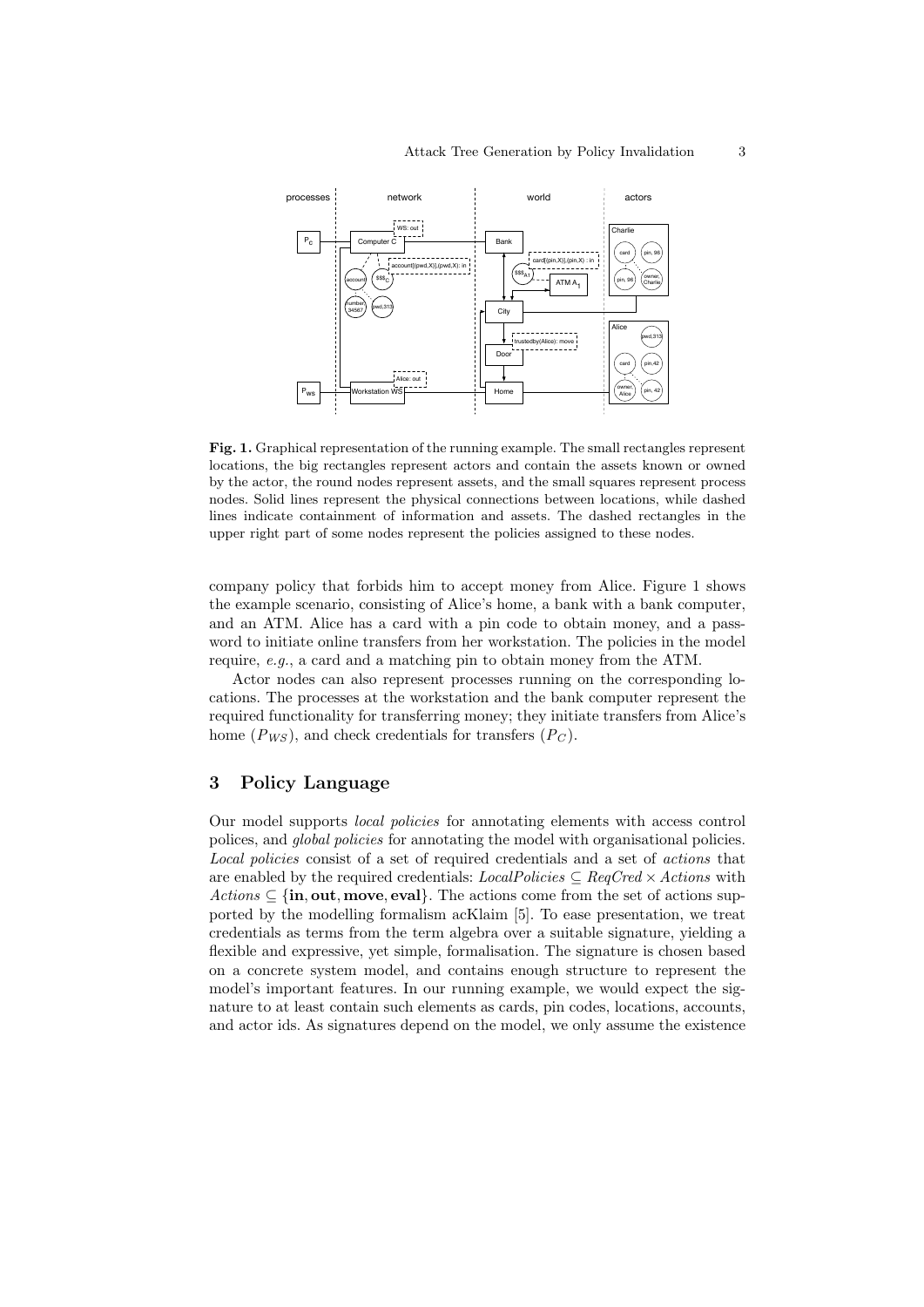of relevant signatures  $\Sigma$  for assets and predicates, and define required credentials as  $RegCred = \mathcal{P}(T(\Sigma))$  where  $T(\Sigma)$  is the term algebra generated by  $\Sigma$ .

Checking whether an actor provides the required credentials of a policy is based on the set of concrete credentials  $ProvCred = \mathcal{P}(T(\Sigma))$  that an actor has. Using first order unification as defined by Robinson [9] we determine if a set  $c \subseteq ProvCred$  of credentials is valid with respect to a given set  $r \subseteq RegCred$  of required credentials: if c and r can be successfully unified, then the credentials  $c$  are sufficient to satisfy the required credentials  $r$  of a given policy.

Our policy language supports variables for generic policies; these are left out for space reasons. The system model also supports predicates in credentials. Predicates are used to establish facts about actors; in the example a predicate isEmployee could express that the actor is an employee of the service provider, and *isCustomer* could express that the actor is a customer of the company. Predicates are specified in the model, and become part of the knowledge base used in unification, and consequently the term algebra.

Global policies express organisational policies in the system model, describing a state or actions that are disallowed in the system and are to be enforced system-wide. We assume two basic kinds of organisational policies: actionbased global policies forbid actors to perform certain actions, and location-based global policies forbid data to reach certain locations. Action-based global policies are specified like local policies with required credentials and a set of actions, and contain a component identifying the attacker:  $GlobalActionPolitics =$  $(Actors \cup Vars) \times Credentials \times Actions$ . Of course, the set of actions here specifies the prohibited actions. Location-based global policies are considerably simpler, since they only specify an asset and a location  $GlobalLocationPolitics =$  $\textit{A} \textit{sset} \times \textit{Location}.$ 

In the rest of this paper we only consider action-based global policies, which generalise location-based global policies: for data to reach a location it either must be co-located with an actor, who must have input the data, or it must have been output at that location, which in turn again requires that an actor has input the data. Location-based policies can therefore be translated to an action-based global policy that forbids inputing the data in question.

In the example from Figure 1, the global action-based policy could specified to be  $not({X, isEmployee(X), card[(owner, Y)], isCustomer(Y)}, {in}), stating$ that an actor  $X$  is not allowed to use a card as credential when performing an in action, if the predicate  $isEmployee$  is true for  $X$  and the card is owned by an actor Y, for whom the predicate *is Customer* holds. In the example, the only possible binding for  $X$  is Charlie, and the only possible binding for  $Y$  is Alice, and the in action would represent obtaining money at an ATM.

# 4 Policy Invalidation and Attack Tree Generation

We are now ready to present the main contribution of our work, the generation of attack trees by invalidating policies. We choose attack trees as a succinct way of representing attacks; they are defined by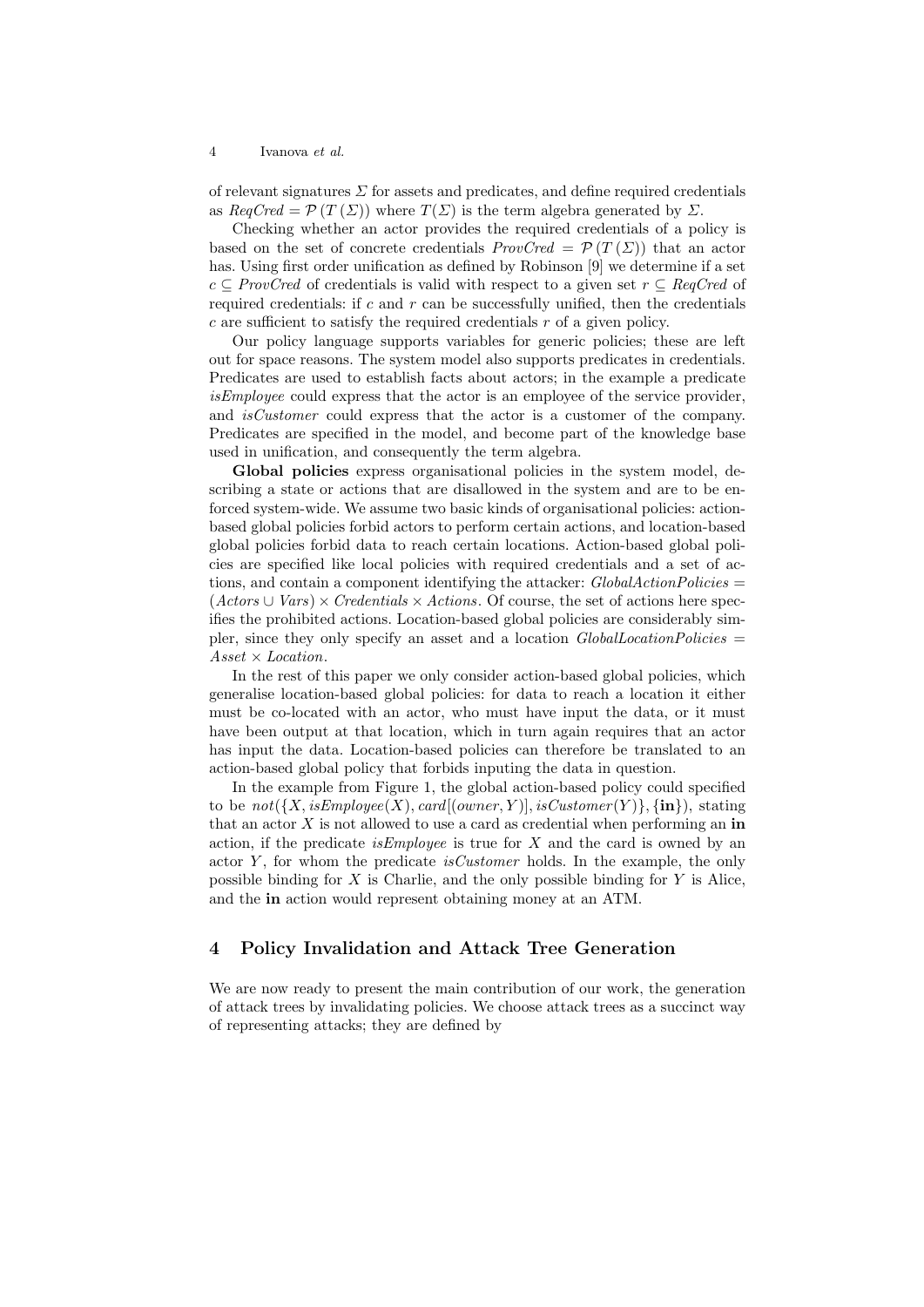**Definition 1.**  $AT := (N_i \cup N_l, n, E, L)$  is an attack tree with inner nodes  $N_i :=$  $N_{\wedge} \cup N_{\vee}$  and leaf nodes  $N_l$ , a root node  $n \in N_i$ , directed edges  $E \subseteq N_i \times N_i \cup N_l$ , and a labelling function  $L := N \to \Sigma^*$ . Nodes in AT are conjunctions  $(N_ \wedge )$ or disjunctions (N<sub>V</sub>) of sub-attacks, or basic actions (N<sub>l</sub>). Let  $\mathcal{N}^{label}$  be the attack tree that only contains one node n that is mapped by L to label. For  $AT_1 = (N_1, n_1, E_1, L_1)$  and  $AT_2 = (N_2, n_2, E_2, L_2)$ , kind  $\in \{\vee, \wedge\}$ , label being a string, and  $n \in N_{kind}$ , we define the addition of attack trees as  $AT_1 \oplus_{kind}^{label} AT_2 :=$  $(N_1 \cup N_2 \cup \{n\}, E_1 \cup E_2 \cup \{(n, n_1), (n, n_2)\}, n, L_1 \cup L_2 \cup \{(n, label\}).$ 

We assume an implicit, left to right order for children of conjunctive nodes. For example, an attacker first needs to move to a location before being able to perform an action.

On a high level, our approach for invalidating a policy consists of four basic steps:

- 1. Choose the policy to invalidate, and identify the possible actors who could do so; these are the potential attackers.
- 2. Identify a set of locations where the prohibited actions can be performed. Since there might be several possible actions, this results in a set of pairs of location and action.
- 3. Recursively generate attacks for performing these actions. This will also identify required assets to perform any of these actions, and obtain them.
- 4. Finally, move to the location identified in the second step and perform the action.

It should be noted that all rules specified below either block if no valid result can be computed, or return an empty attack tree, for example, if no credentials are required. The rules take as input an infrastructure component  $\mathcal{I}$ , which represents the socio-technical security model described in Section 2, and an actor component A, which stores identities, locations, and assets collected and reached by an actor during an attack. Also note that we extend rules from working on singular elements to sets by unifying the results of rule applications.

Identify Attackers. To start attack generation from a global policy (see Figure 2), we compute the unification of the global policy and the set of all actors, identify the set of attackers by means of function *getAttacker*, which replaces a variable with the identified bindings, or returns an explicitly specified attacker:

$$
getAttacker_{\mathcal{I}}(a, \sigma) := \begin{cases} \{a\} \text{ if } a \in \mathbb{N}_a \\ \sigma(a) \text{ if } a \in Vars \end{cases}
$$

Identify Target Locations. We then compute all locations at which one of the actions in enabled could be applied using the credentials specified in the policy. The function *applicableAt* identifies all these locations in the system model and returns goals as pairs of actions and locations.

Attack Generation. The rules in Figure 3 connect the identified goals with the generation of attack trees. For each goal we generate two attack trees: moving to the location and performing the action. While moving to the location new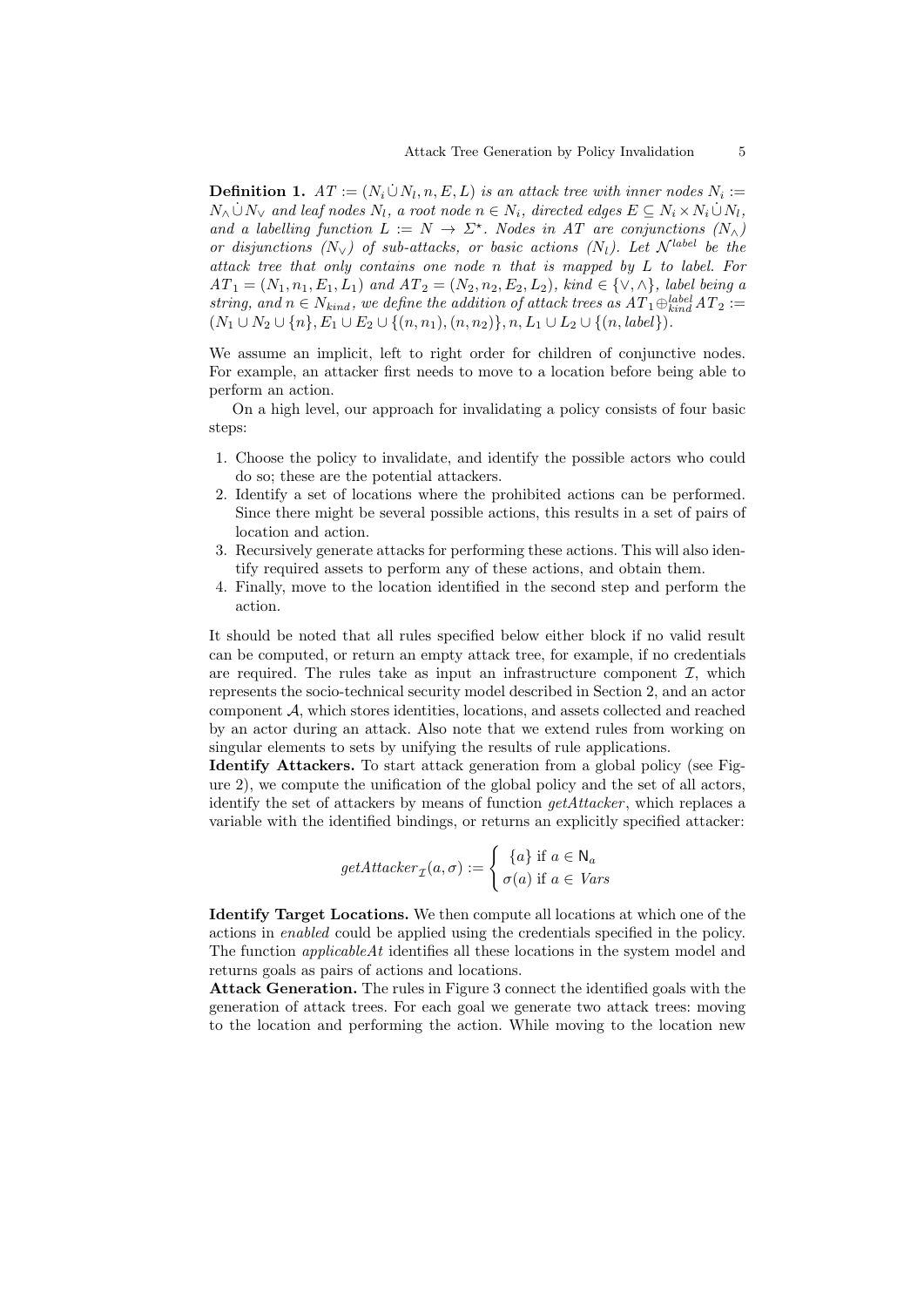### $\sigma = \text{unify}_{\mathcal{I}}(Actors, credentials)$

 $at tackers = getAtt acker_{\mathcal{I}}(actor, \sigma)$  $(\textit{actor}, \sigma)$  goals = applicable  $At_{\mathcal{I}}(\textit{credentials}, \textit{enabled}, \sigma)$  $I, \text{attackets}, \text{goals} \vdash_{\text{goal}} \text{trees}$ "perform any actions"  $_{trees}$  $\mathcal{I}, not (actor, credentials, enabled) \vdash_P \mathcal{T}$ 

Fig. 2. Attack generation starts from the global action-based policy not(actor, credentials, enabled). Attack trees are generated for all possible policy violations. As every attack tree represents a violation of the policy, the resulting attack trees are combined by an or node.

$$
\frac{\mathcal{I}, \mathcal{A}, \text{goto}(\text{location}) \land \text{perform}(\text{action}) \vdash_{GP} \mathcal{T}}{\mathcal{I}, \mathcal{A}, (\text{location}, \text{action}) \vdash_{\text{goal}} \mathcal{T}}
$$
\n
$$
\frac{\mathcal{I}, \mathcal{A}, \text{goto}(l) \vdash_{\text{goto}} \mathcal{T}_{\text{goto}}, \mathcal{A}'}{\mathcal{I}, \mathcal{A}, \text{perform}(a) \vdash_{\text{perform}} \mathcal{T}_{\text{action}}, \mathcal{A}''}
$$
\n
$$
\frac{\mathcal{I}, \mathcal{A}, \text{goto}(l) \land \text{perform}(a) \vdash_{GP} \mathcal{T}_{\text{goto}} \biguplus_{\Lambda}^{\text{``goto 1 and perform }a"} \mathcal{T}_{\text{action}}, \mathcal{A}''}{\mathcal{T}_{\text{action}}, \mathcal{A}''}
$$

Fig. 3. For each identified goal (consisting of a location and an action) an attacker moves to the location and performs the action. The rules result in an attack tree and a new state of the attacker, which includes the obtained keys and reached locations.

credentials may be required; as a result, the actor acquires new knowledge, which is stored in the actor component  $A$ . The rules in Figure 4 and Figure 5 generate attack trees for moving around, performing actions, and obtaining credentials, resulting in attack trees for every single action of the attacker. The resulting trees are combined in the overall attack tree. The function missingCredentials uses the unification described above to match policies with the assets available in the model. This implies that all assets that can fullfil a policy are identified; the attack generation then generates one attack for each of these assets, and combines them with a disjunctive node.

For space reasons we do not discuss the interaction between actors and processes, and for the global policy chosen in this example, this is not necessary either. Another global action-based policy could forbid in general to obtain money that has been "owned" by a customer before. In this case, the processes defined in Section 2.1 for the work station and the bank computer would become important, as they allow to transfer money from Alice's to Charlie's account. When invalidating this global policy one has to consider asset flow.

Post-Processing Attack Trees. The generated attack trees do not contain annotations or metrics about the success likelihood of actions such as social engineering, or the potential impact of actions. Also the likelihood of a given attacker to succeed or fail is not considered. Computing qualitative and quantitative measures on attack trees is beyond the scope of this work. The generated attack trees also often contain duplicated sub-trees, due to similar scenarios being encountered in several locations, for example, the social engineering of the same actor, or the requirement for the same credentials. This is not an inher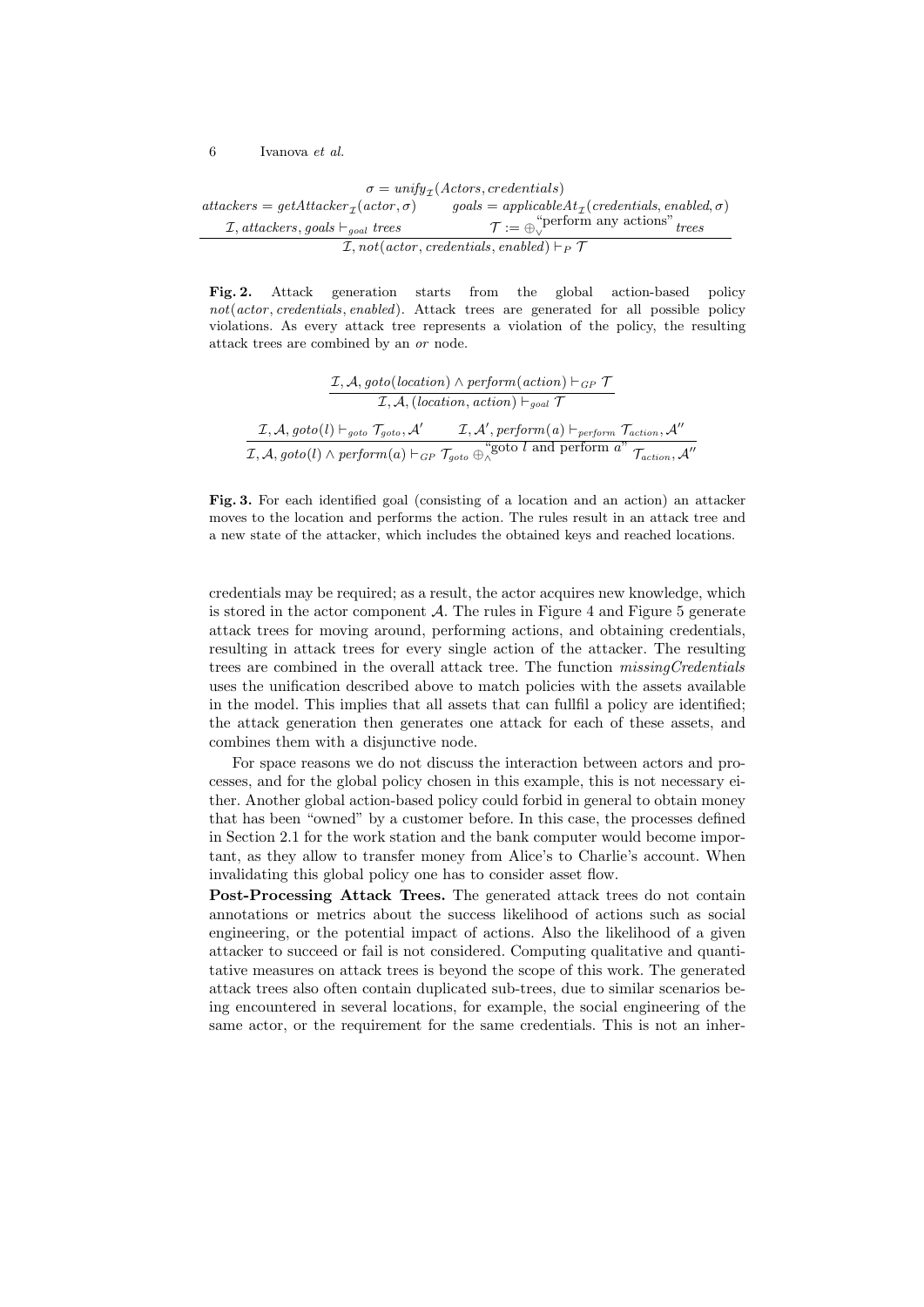Attack Tree Generation by Policy Invalidation 7

$$
paths = getAllPaths_{\mathcal{I}}(\mathcal{A}, l)
$$
  

$$
\mathcal{I}, \mathcal{A}, paths \vdash_{path} trees, \mathcal{A}'
$$
  

$$
\mathcal{T} := \bigoplus_{\vee}^{\text{``find path to } l"} trees
$$
  

$$
\mathcal{I}, \mathcal{A}, goto(l) \vdash_{goto} \mathcal{T}, \mathcal{A}'
$$
  

$$
missing Credentials_{\mathcal{I}}(\mathcal{A}, path)
$$
  

$$
\mathcal{T} := \bigoplus_{\wedge}^{\text{``get credentials''}} trees
$$

$$
\mathcal{I}, \mathcal{A}, path \vdash_{path} \mathcal{T} \oplus_{\wedge}^{\text{``get credentials and pass path''}} \mathcal{N}^{pass path}, \mathcal{A}'
$$

Fig. 4. Going to a location and performing an action results in two attack trees. The function getAllPaths returns all paths from the current locations of the actor to the goal location l, and the resulting attack trees are alternatives for reaching this location.

| $i \notin identities \implies \mathcal{T} = \mathcal{N}^{\text{obtain identity } i$                                                                                                                   |
|-------------------------------------------------------------------------------------------------------------------------------------------------------------------------------------------------------|
| $\mathcal{I}, (identities, locations, assets), identity\ i \vdash_{credential} \mathcal{T}, (identities \cup \{i\}, locations, assets)$                                                               |
| $\mathcal{A} = (identities, locations, assets) \land a \notin assets \implies$                                                                                                                        |
| $goals = availableAt_{\mathcal{I}}(a)$ $\mathcal{I}, \mathcal{A}, goals \vdash_{goal} trees, \mathcal{A}'$ $\mathcal{T} := \bigoplus_{\vee}^{``get a''} trees$                                        |
| $I, A$ , asset a $\vdash_{credertial} T, A'$                                                                                                                                                          |
| $\mathcal{I}, \mathcal{A},$ predicate $p(\text{arguments}) \vdash_{\text{predicate}} \text{trees}, \mathcal{A}' \qquad \mathcal{T} := \bigoplus_{\vee}^{\omega}$ fullfil predicate $p^{\omega}$ trees |
| $\mathcal{I}, \mathcal{A},$ predicate p(arguments) $\vdash_{\text{credential}} \mathcal{T}, \mathcal{A}'$                                                                                             |

Fig. 5. Depending on the missing credential, different attacks are generated. If the actor lacks an identity, an attack node representing an abstract social engineering attack is generated, for example, social engineering or impersonating. If the missing credential is an asset, the function *availableAt* returns a set of pairs of locations from which this asset is available, and the according in actions. If the missing credential is a predicate, a combination of credentials fulfilling the predicate must be obtained.

ent limitation, but may clutter attack trees. Similar to [2], a post-processing of attack trees can simplify the result.

# 5 Evaluation

We now describe briefly the attack generation based on the results of a prototype implementation. The attack tree shown in Figure 6 is generated from the example scenario. As mentioned in the previous section, we assume the global policy that an employee is not allowed to use a customer's card to obtain money:  $not({X, isEmployee(X), card[(owner, Y)], isCustomer(Y)}, {in}).$  Using the rule from Figure 2, we compute the substitution  $\sigma = [X \mapsto Charlie, Y \mapsto$ Alice] for variables  $X, Y$ : Charlie has the role employee, and Alice has the role customer. In the next step, the attacker is identified to be  $X$ , and based on the system specification from Figure 1, the only location with a policy restricting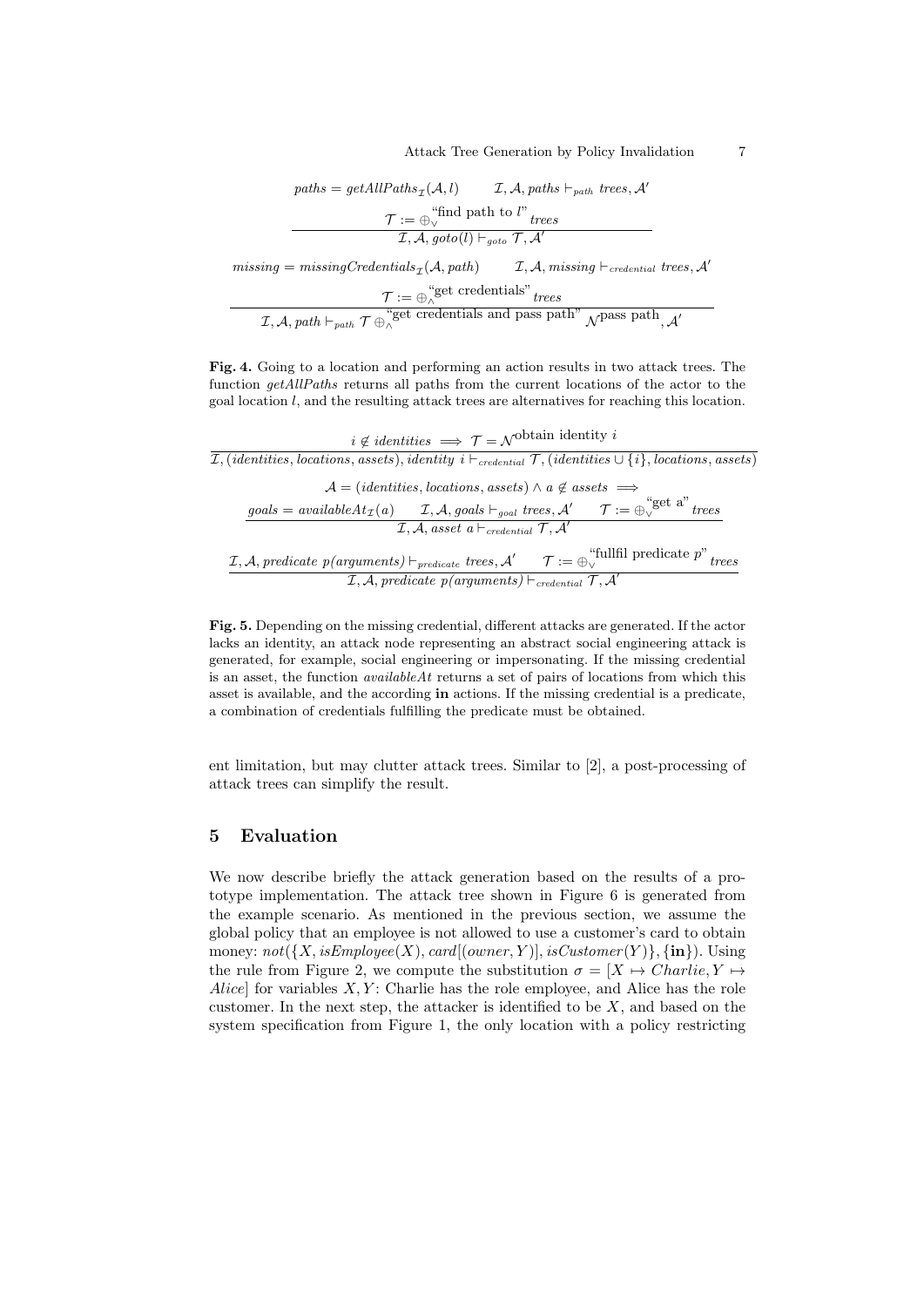



Fig. 6. Attack tree generated by the prototype implementation for the example shown in Figure 1.

the in action is the money location at the ATM A1. The location and action pair  $\{(A1, \text{in})$  is therefore the only goal, and next  $\models_P$  from Figure 4 generates the attack tree for moving to A1 and performing the in action.

Going to the location does not require additional credentials, but performing the in action does. The *missingCredentials* function returns the card and the pin, which combined with the requirement from the goal policy, that the owner of the card must be Alice, implies that the attacker needs Alice's card and pin. The second rule  $\vdash_{\text{credential}}$  in Figure 5 identifies where they are: Alice has the card and the pin, and the pin code is also stored in the card. Our approach generates an attack tree for going to the location "home", and in doing so the attacker must fullfil the policy "trustedBy(Alice)", meaning that he must impersonate somebody trusted by Alice. Then the attacker can either "input" the card and the pin, or only the card and try to extract the pin code from the card.

The stealing and the extraction of the pin code are not represented in the model since they are context and technology dependent. In a given scenario, they can be instantiated with the matching "real" actions. After the assets have been obtained, the attacker moves to the ATM location and performs the action.

# 6 Related Work

System models such as ExASyM [5, 7] and Portunes [10] also model infrastructure and data, and analyse the modelled organisation for possible threats. However, Portunes supports mobility of nodes, instead of processes, and represents the social domain by low-level policies that describe the trust relation between people to model social engineering. Pieters et al. consider policy alignment to address different levels of abstraction of socio-technical systems [11], where policies are interpreted as first-order logical theories containing all sequences of actions and expressing the policy as a "distinguished" prefix-closed predicate in these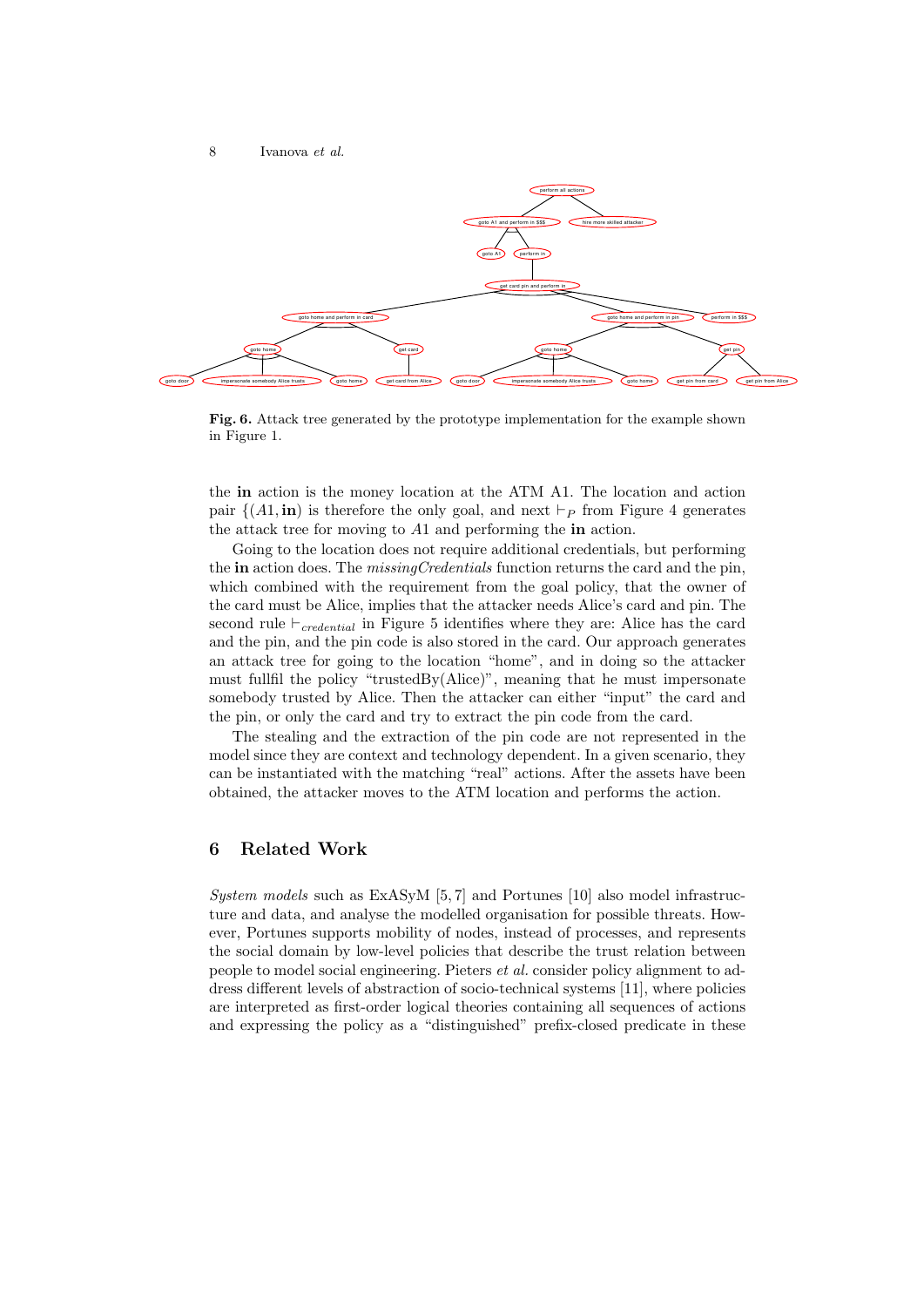theories. In contrast to their use of refinement for policies we use the security refinement paradox, *i.e.*, security is *not* generally preserved by refinement.

Attack trees [12] specify an attacker's main goal as the root of a tree; this goal is then disjunctively or conjunctively refined into sub-goals until the reached subgoals represent basic actions that correspond to atomic components. Disjunctive refinements represent alternative ways of achieving a goal, whereas conjunctive refinements depict different steps an attacker needs to take in order to achieve a goal. Techniques for the automated generation of attack graphs mostly consider computer networks only [13,14]. While these techniques usually require the specification of atomic attacks, in our approach the attack consists in invalidating a policy, and the model just provides the infrastructure and methods for doing so.

### 7 Conclusion

Threats on systems are often described by attack trees, which represent a possible attack that might realise the described threat. These attack trees are usually collected by experts based on a combination of experience and brainstorming. Earlier work has tried to formalise this approach for threats on technical systems. The increasingly important human factor is often not considered in these formalisations, since it is not part of the model.

In this work we have formalizes attack tree generation *including* human factors using recent advances in system models. Our approach supports all kinds of human factors that can be instantiated once an attack has been identified. To the best of our knowledge this is the first formalisation of an approach to generating attack trees including steps on the technical and social level.

The generated attacks include all relevant steps from detecting the required assets, obtaining them as well as any credentials needed to do so, and finally performing actions that are prohibited in the system. The generated attacks are precise enough to illustrate the threat, and they are general enough to hide the details of individual steps. The generated attacks are also complete with respect to the model; whenever an attack is possible in the model, it will be found. Our approach is also sound; all results of our generator do represent attacks.

The combination of system model and automated generation enables us to trade in precision of the model for details in the attack trees. For example, the modelling of the ATM is very imprecise in the example from Figure 1. A more detailed formalisation would represent that an actor puts the card and the pin code into the ATM and receives money after a check with the bank. In this model, the attack tree generator is able to find out that one can obtain the pin code from the ATM, since it is input into the system. Note that the first action in the second line only verifies whether the pin code entered into the ATM is the one stored on the card. To handle more general global policies that might, for example, prohibit to own money obtained by some other actor, we can use techniques such as tainting to trace which actor or credentials have been used to obtain or handle an asset. In the example described in Section 2.1, using Alice's credit card would result in the withdrawn money being tagged with her id.